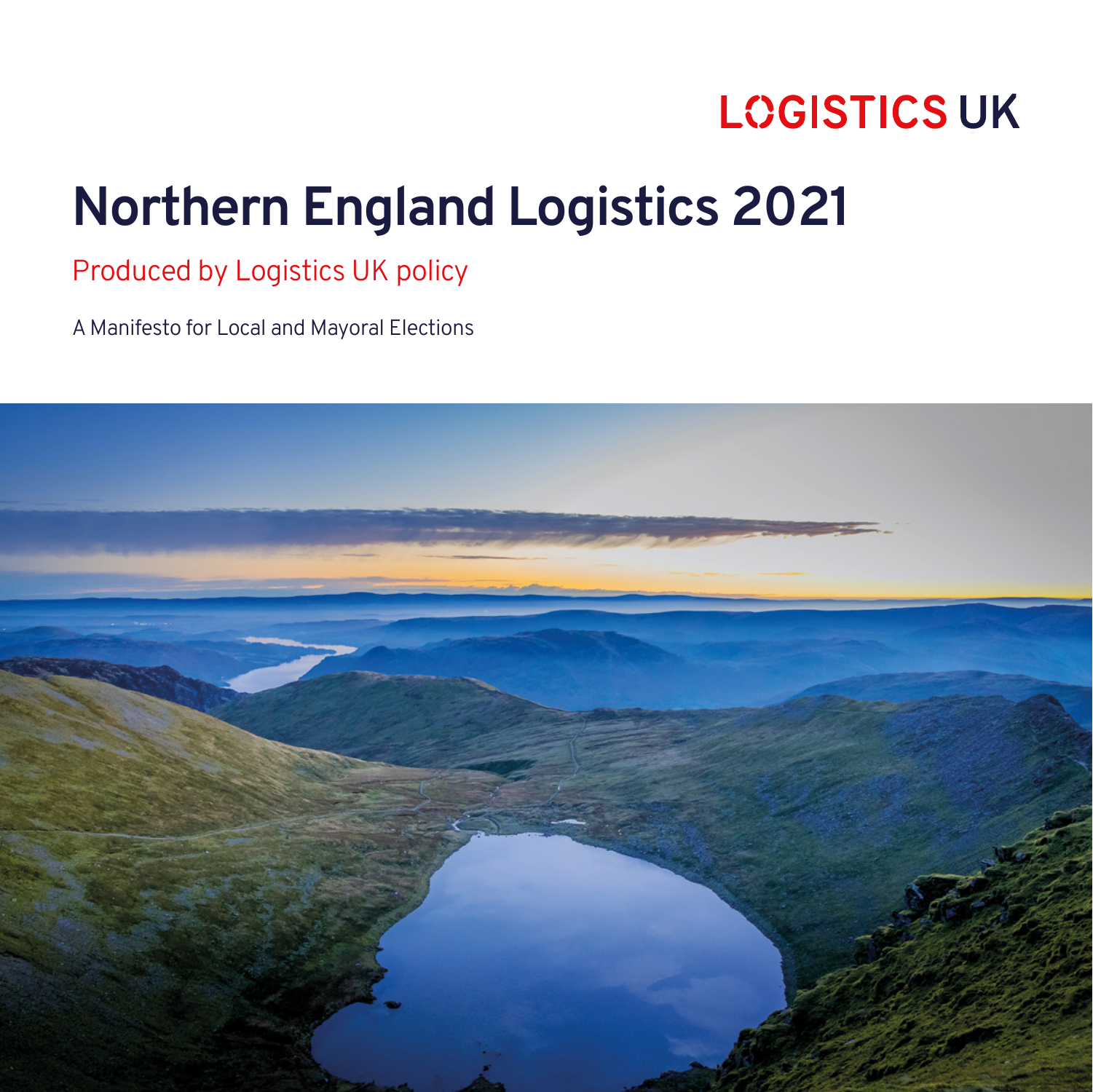#### **CONTENTS**

| Introduction             |   |
|--------------------------|---|
| Environment              | 2 |
| Economy                  | 4 |
| Connectivity             | 5 |
| Skills and<br>Employment | 7 |
| About<br>Logistics UK    |   |



**Margaret Simpson**

*Head of Policy – Scotland and North* Logistics UK

*"Over 80% of commuting trips and 87% of freight movements use the road network in the North, which equates to more than 120.4 billion km travelled across the North's road network every year."* <sup>1</sup>

Logistics UK continues to work closely with transport stakeholders across the north of England, to ensure recognition of the vital role that freight and

logistics play in the regional and local economy. We have worked with: Transport for the North; Transport for Greater Manchester; Liverpool City Region; West Yorkshire Combined Authority; North East Freight Partnership; the various regional transport partnerships; the various Local Enterprise Partnerships, as well as all of the relevant local authorities and other stakeholders.

*"Evidence shows that a step-change in economic growth in the North can only be achieved through significant improvements in transport connectivity... Understanding and supporting the needs of the North's freight and logistics sector and our international gateways will be vital." 2*

By working closely with our partners, we look forward to supporting and advising the ongoing work on both Regional and Local Transport Strategies to help achieve the transport ambitions for the region.

Clearly the Coronavirus pandemic has had an impact on our industry. The financial impact on businesses should be recognised, including: impacts upon operations as result of furlough or sickness, increased redundancies, an increase in the cost of training staff, as well as the economic impact. Despite these challenges, the goods and services that the north of England requires have continued to be delivered by this vital part of the local economy.

This document outlines the key areas where the freight and logistics industry can support the transport ambitions of the towns and cities in the north of England for the future.

Logistics UK's ambitions for our industry is one that is:

- Flexible and resilient.
- Recognised for the value it adds to society and the economy.
- Optimal in its efficiency.
- Progressing towards zero environmental and safety negatives.

<sup>1</sup> *Transport for the North Strategic Transport Plan 2019*

<sup>2</sup> *Transport for the North Strategic Transport Plan 2019*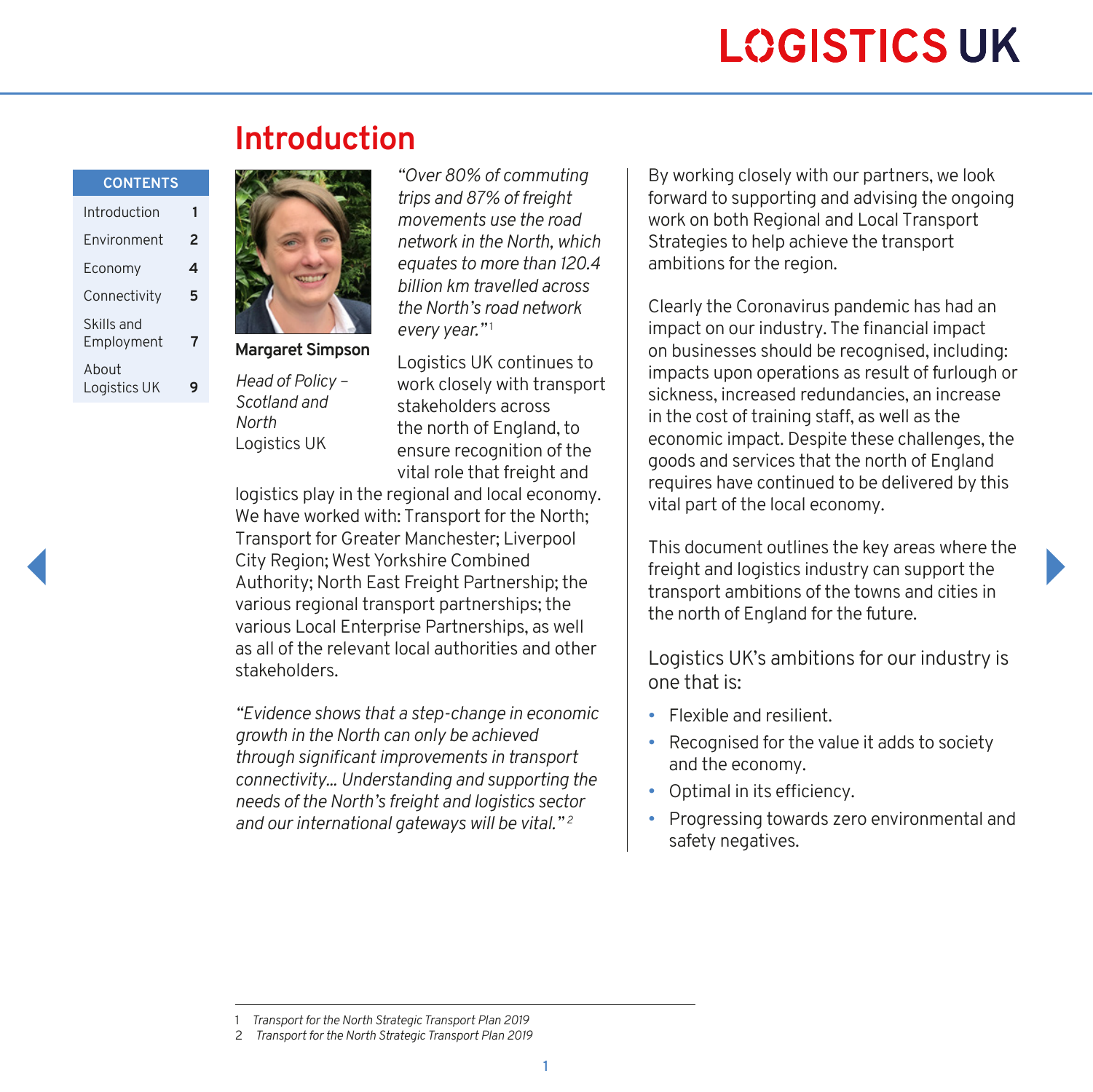### <span id="page-2-0"></span>**Environment**

The Government's target of net-zero emissions by 2050 provides a clear environmental goal for logistics. The current challenge is to identify the necessary steps required to enable industry to achieve this as efficiently as possible.

In particular, it is not possible for industry to know which alternative energy source to commit to for heavy goods vehicles. It is accepted that electric vehicles could be the

#### **Logistics UK's key asks for the environment**

solution for vans, but there are many alternative fuels for HGVs. The main barrier is not having the necessary infrastructure reliably available across the country.

Below are the key asks aligned with Logistics UK's ambitions for the industry that will support the environmental work of the City & Regional Transport Partnerships, which subsequently feed into the Regional Transport Strategies.

- **1** Allow Logistics UK to support local Government and Regional Transport Partnership work, in exploring and trialling alternatively fuelled transport solutions and to work with businesses and UK Government to help all parties fully understand the challenges faced to find solutions.
- **2** Government intervention is required to bring forward the market introduction of cleaner, low-carbon HGVs. UK Government should work with industry to decide how to increase the number of trucks that qualify for a grant, as well as funding demonstrator projects to pull forward innovative technology.
- **3** Support for cleaner, lower-carbon HGVs should be complemented by a policy framework for alternative fuels that deliver environmental benefits. There is significant uncertainty over which fuels will be the most appropriate to deliver net-zero HGVs, with different views around hydrogen, green gas (eg, biomethane) and electrification. Governments should work with industry to develop a long-term policy framework to support fuels that are environmentally beneficial but also fit for purpose in the road freight sector.
- **4** Introduce vehicles with bigger payloads, as they require fewer journeys, meaning fewer road miles, less fuel and therefore fewer emissions. The 'longer semi-trailer' currently being trialled is delivering the concept of a modern, load-efficient vehicle; the Department for Transport (DfT) has reported that, over the past seven years, a 12% increase in length of 0.5% of HGVs has saved around 37,000 tonnes of carbon dioxide equivalent emissions. More load-efficient weights and dimensions should continue to be trialled, and the longer semi-trailers currently being trialled should become legal to operate in the UK.
- **5** Government should recognise the value of measures to improve efficiency and reduce emissions in the existing fleet. Many Logistics UK members are market leaders, using measures that include driver training and incentives to boost eco-driving (eg, the use of aerodynamic devices to reduce fuel burn and maximising load utilisation to increase fuel efficiency). Government should support industry by simplifying the provision of advice and support and introduce incentives for companies to adopt best practice innovations in this space.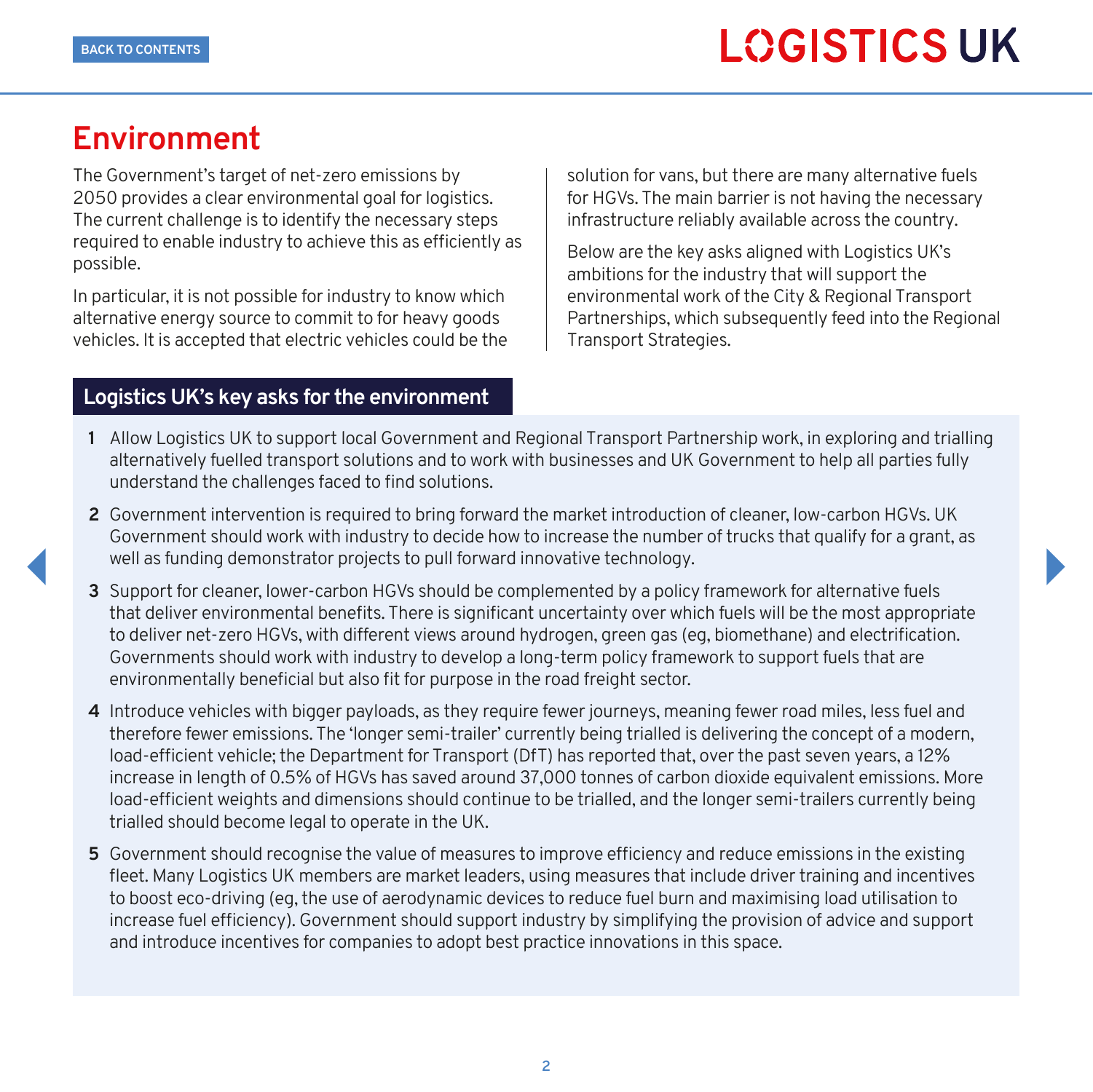#### **Vans**

Electrification is accepted as the most appropriate solution to enable vans to move away from fossil fuels; however, significant barriers to uptake remain. Logistics UK's 2019 Electric Vehicle Report<sup>3</sup> recharging infrastructure, grid capacity, vehicle availability, cost, mileage range and heavier vehicle model range as the biggest barriers to greater uptake. Logistics UK supports Government policies to encourage the uptake of electric vans, which include upfront purchase grants, zero vehicle excise duty (VED) ratings and congestion charge exemptions, but more must be done to address the commercial and technical barriers to recharging infrastructure.

#### **Consolidation centres**

Consolidation centres can, in the right circumstances, help reduce the numbers of lorry and van movements. However, they often struggle to be financially independent and require ongoing public funding. It should also be

recognised that a lot of consolidation already takes place in the supply chain, so it is important to ensure those already maximising the efficiency of their operation are not required to split loads via a consolidation centre. For instance, a medium lorry can carry the same capacity as 10 vans and a large lorry the capacity of 25 vans, so we need to ensure one large vehicle is not replaced with many smaller ones.

#### **Micromobility**

Micromobility vehicles, such as e-cargo bikes, have a role to play in last-mile logistics solutions, particularly in dense urban environments. However, their role is comparatively small, and they will not replace vans and HGVs as a solution for delivering the thousands of tonnes of goods our towns and cities need every day. For example, a city with a population of half a million, such as Liverpool, would have almost 22,000 tonnes of goods delivered by lorries on average each day – that equates to 916 tonnes picked up or dropped off each hour.

#### **Delivering the house – the essential role of logistics in building new homes**



#### 3 [www.logistics.org.uk/evreport](http://www.logistics.org.uk/evreport)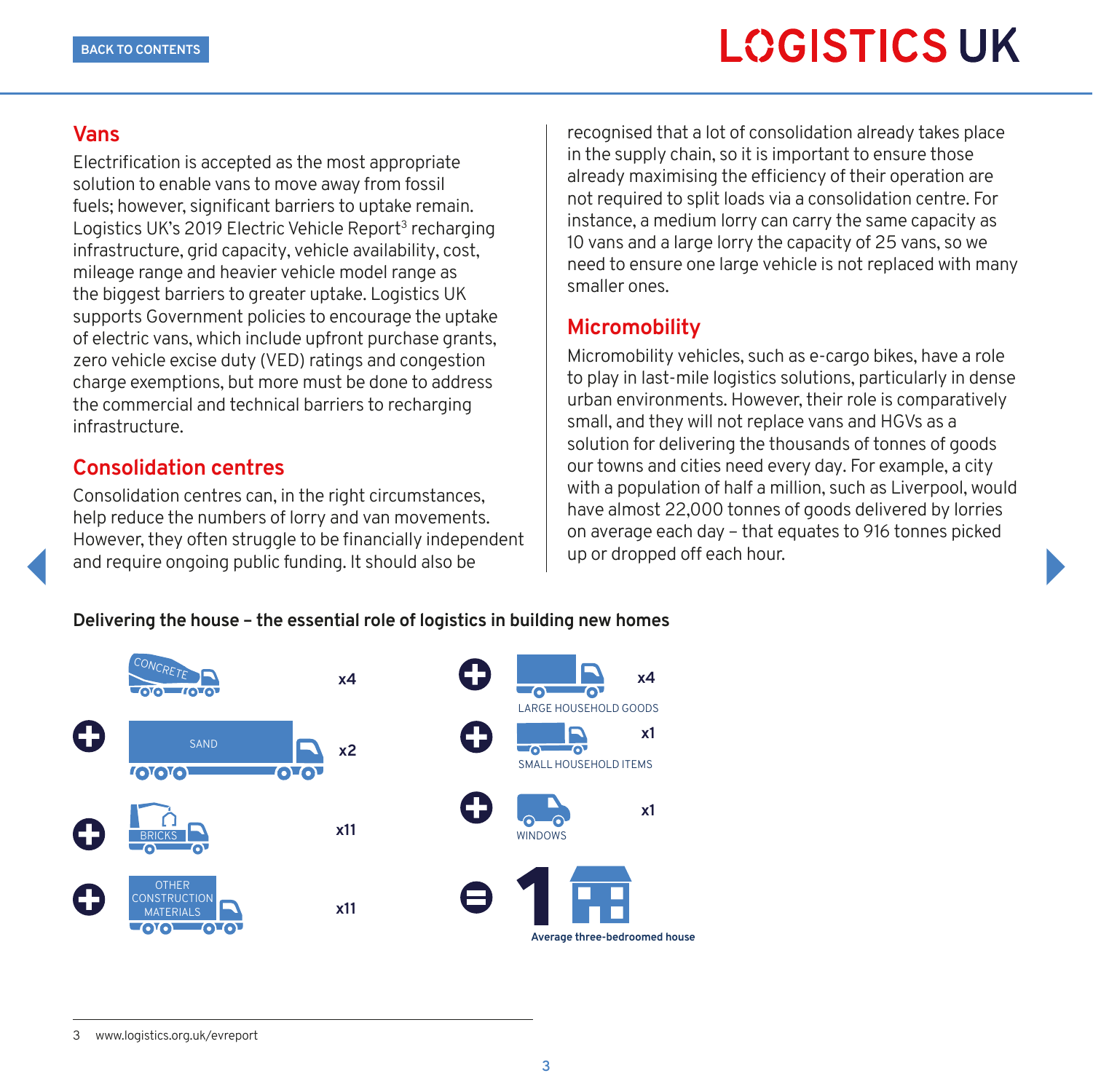### <span id="page-4-0"></span>**Economy**

The towns and cities of the North of England depend upon reliable logistics to deliver food, clothes, documents, medicines, building and construction materials.

Our industry delivers a constant supply of goods and services for the residents of the north of England. We provide vital support to the workers and visitors in the region, supporting jobs, clearing waste and ensuring the town and cities have all of the commodities they require, 24 hours a day, seven days a week.

For the north of England region to recover from the economic impacts of the coronavirus pandemic, goods and services need to be able to continue to move freely around the cities, towns and villages in the area.

### **Low Traffic Neighbourhoods**

Logistics UK supports this work but asks that the important role our industry plays is recognised. We must ensure we do not create barriers to the logistics industry, which is playing a vital role in keeping supplies moving around the country and within our towns and cities.

Logistics UK's areas of concern are two-fold: access to the kerbside for deliveries and servicing activity, and potential increases in journey times.

As many people will continue to work from home or choose to self-isolate, the high volumes of home deliveries will also continue, so it is important to maintain access for deliveries in residential streets.

We seek reassurances from local authorities on the following points:

- Any temporary reallocation of road space for walking and cycling can be flexed and changed in a dynamic way to reflect changes in demand and to ensure access for vital logistics services.
- Kerbside access for deliveries and servicing needs to be maintained at all times.
- Local businesses will be consulted, but it will also be recognised that many will have temporarily closed and therefore may not have the ability to respond.

### **Logistics UK's key asks for the economy**

**Urban restrictions** – Ensure logistics operators in the north of England are not unfairly targeted or penalised when Government or local authorities legislate for strategic changes in local towns and cities (eg, Clean Air Zones, 20mph speed limits, parking restrictions, etc).

#### **Efficient urban deliveries**



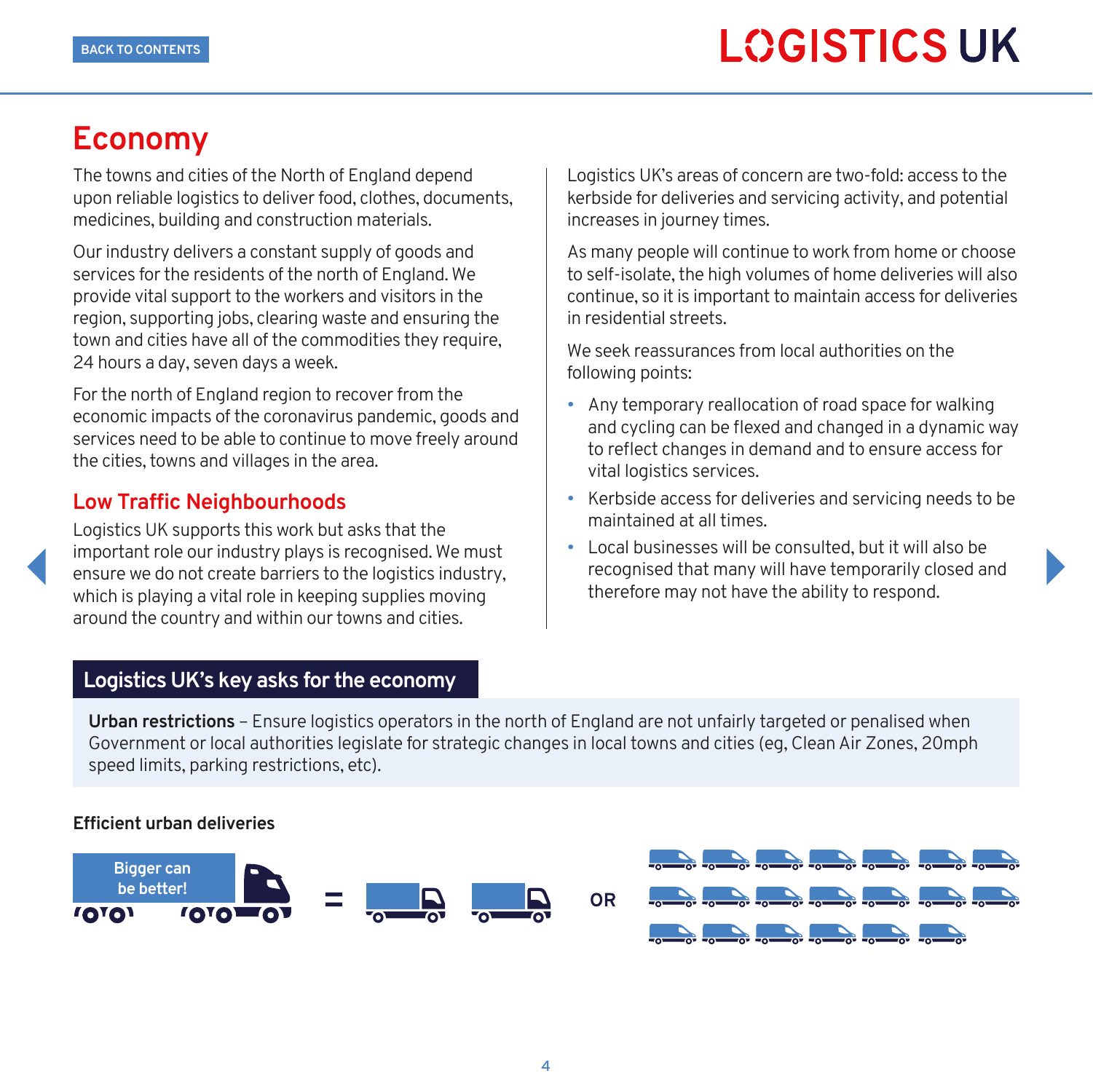### <span id="page-5-0"></span>**Connectivity**

*"The Strategic Transport Plan and the pan Northern Transport Objectives, support complement and align with the four main goals of the Governments Transport Investment Strategy: Reliability & Congestion; Economic Growth; UK Competitiveness; and Housing". 4*

Logistics UK recognises the importance of connectivity for the north of England and supports Transport for the North's Strategic Transport Plans which identifies seven Strategic Corridors that focus on infrastructure improvements across all modes (road, rail, air, and ports).

- **• Connecting the Energy Coasts** non-carbon energy and research assets in Cumbria, Lancashire, North Yorkshire, the North East and Tees Valley.
- **• West and Wales** important economic centres of Cheshire, Liverpool City Region and Grater Manchester with strategic connectivity into North Wales and the Midlands.
- **• Central Pennines** improving strategic east-west connectivity - North Yorkshire, West Yorkshire, East Riding and Hull and Humber through to greater Manchester, Lancashire and Liverpool city region.
- **• Southern Pennines** improving strategic east-west multi-modal connectivity as well as cross-border to the Midlands.
- **• West Coast-Sheffield City Region** advanced manufacturing clusters and assets in Cheshire East, Warrington, Cumbria, Lancashire, Greater Manchester and Sheffield city region, with improved connectivity to Scotland and the Midlands.
- **• East Coast Scotland** strengthening rail connectivity and capacity along East coast mainline, as well as parallel lines: Durham Coast, to improve strategic connectivity to the Tyne, the North East, Tees Valley, City of York, Sheffield and North Yorkshire.
- **• Yorkshire-Scotland**  strengthening road connectivity between the Midlands, the Sheffield region, West Yorkshire, North Yorkshire, East Riding, North East Lancashire, Tees Valley, the North East, the North of Tyne and Scotland).

Within these corridors, there are key routes that have been identified as requiring investment for East-West connectivity within the region.

#### **Trans Pennine Road**

The A66 is a key national and regional strategic link for a range of traffic movements for east/west journeys in the North of England and provides vital connections for freight and businesses in the regions.

The route carries high levels of freight, with 25% of the traffic being heavy goods vehicles (HGVs) – more than twice the national average for a road of this nature. Highways England have identified the key strategic routes that need to be improved to provide a better service; the A66 is one of these.

While the A66 plays a crucial role in the life of nearby communities, it is also essential for journeys across the UK. It offers the most direct route between the central belt of Scotland and the eastern side of England and connects the north east to the north west and Midlands.

#### 4 *Transport for the North Strategic Transport Plan*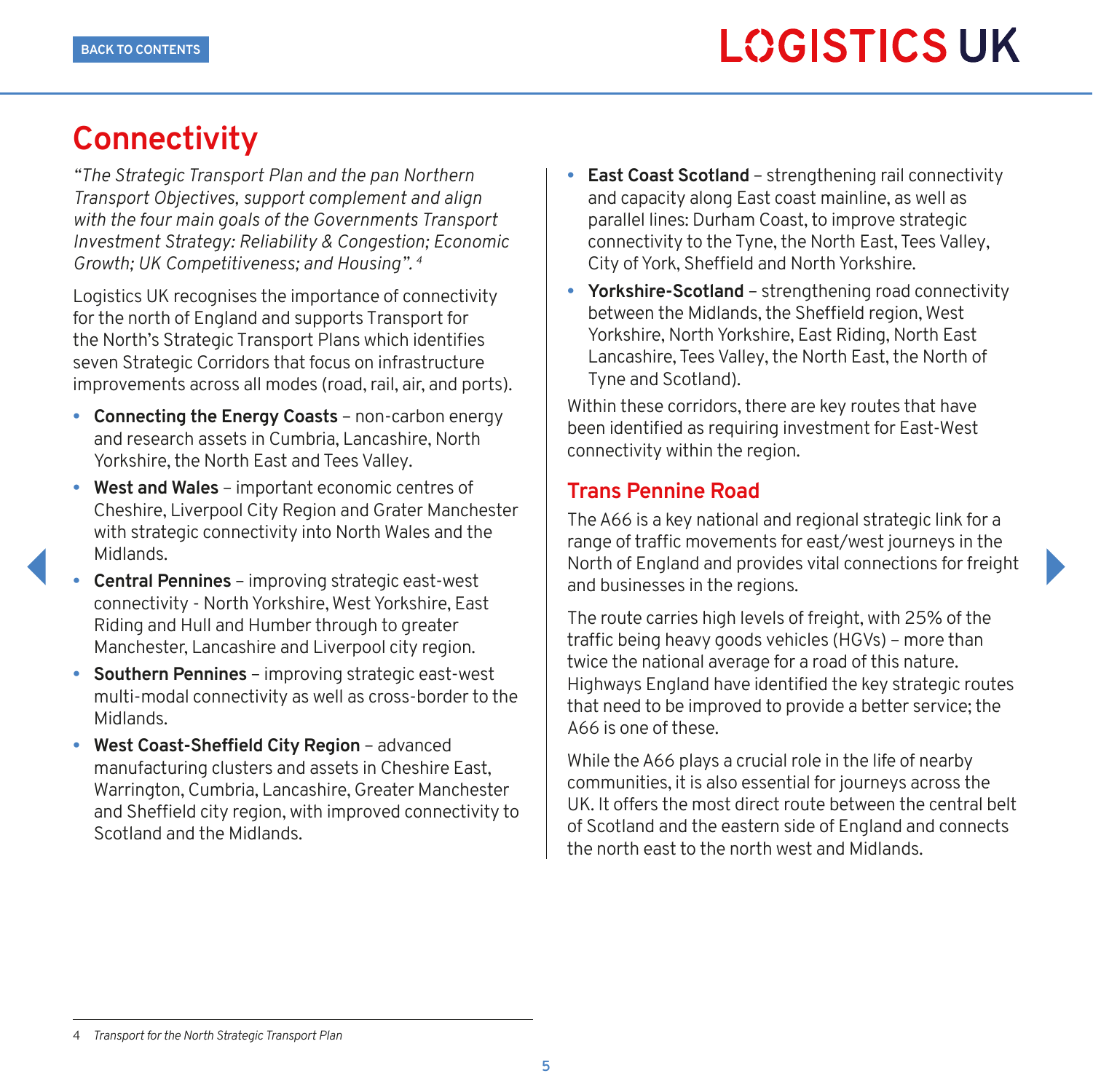#### **Trans Pennine Rail**

It is important to see full electrification, digital signalling, more multi-tracking and improved freight capacity as part of the 'Integrated Rail Plan'. Also, a fully gauge cleared route (W10/12) to be embedded and full electrification within the Trans Pennine Route Upgrade (TRU) project.

Upgrades will allow more freight services, replacing thousands of diesel lorries, and support additional eastwest connectivity. There is not enough width and height on the rail routes to allow ISO containers (which are 9ft 6in) on the rail network, and a programme of gauge clearance is needed if rail is to play its part in moving freight by sea shipping routes into and out of the North of England.

### **Multimodal – role of ports and airports**

*"A third of the UK's freight currently moves through the North's ports".5*

It is also important to recognise the important role that both ports and airports play in the economic success and

growth within the north of England. Key to this success is improved connectivity and access. Road and rail-based transport needs to be able to access and egress from ports and airports to ensure efficient movement of goods.

Logistics UK supports programmes, policies and projects to develop water-based logistics across maritime, ports and inland waterways and to encourage modal shift to deliver environmental benefits.

Manufacturing businesses are one sector within the North of England that rely upon air freight capacity to move high-value, low-volume goods around the world within their supply chains. Improving air connections and capacity for air freight will help with economic growth targets for the area as a whole.

*"The strength of the North's logistics sector is its true multimodality. The Enhanced Freight and Logistics Analysis shows a 33% increase in tonnes lifted within the North by 2050".6*

#### **Logistics UK's key asks for connectivity**

**Network resilience (all modes)** – Secure future investment in North of England's infrastructure to ensure the region remains economically competitive and not disadvantaged by its geographical position. Logistics companies need reliable and safe routes to both export and import the goods that are vital to the area's economy.

**Modal shift** – Secure capacity and maximise the use of rail for freight traffic where appropriate. Fully utilise other air and sea modes where practicable and financially viable; this will support the region's and Government's vision for carbon reduction in transport.

<sup>5</sup> *Transport for the North Strategic Transport Plan*

<sup>6</sup> *Transport for the North Strategic Transport Plan*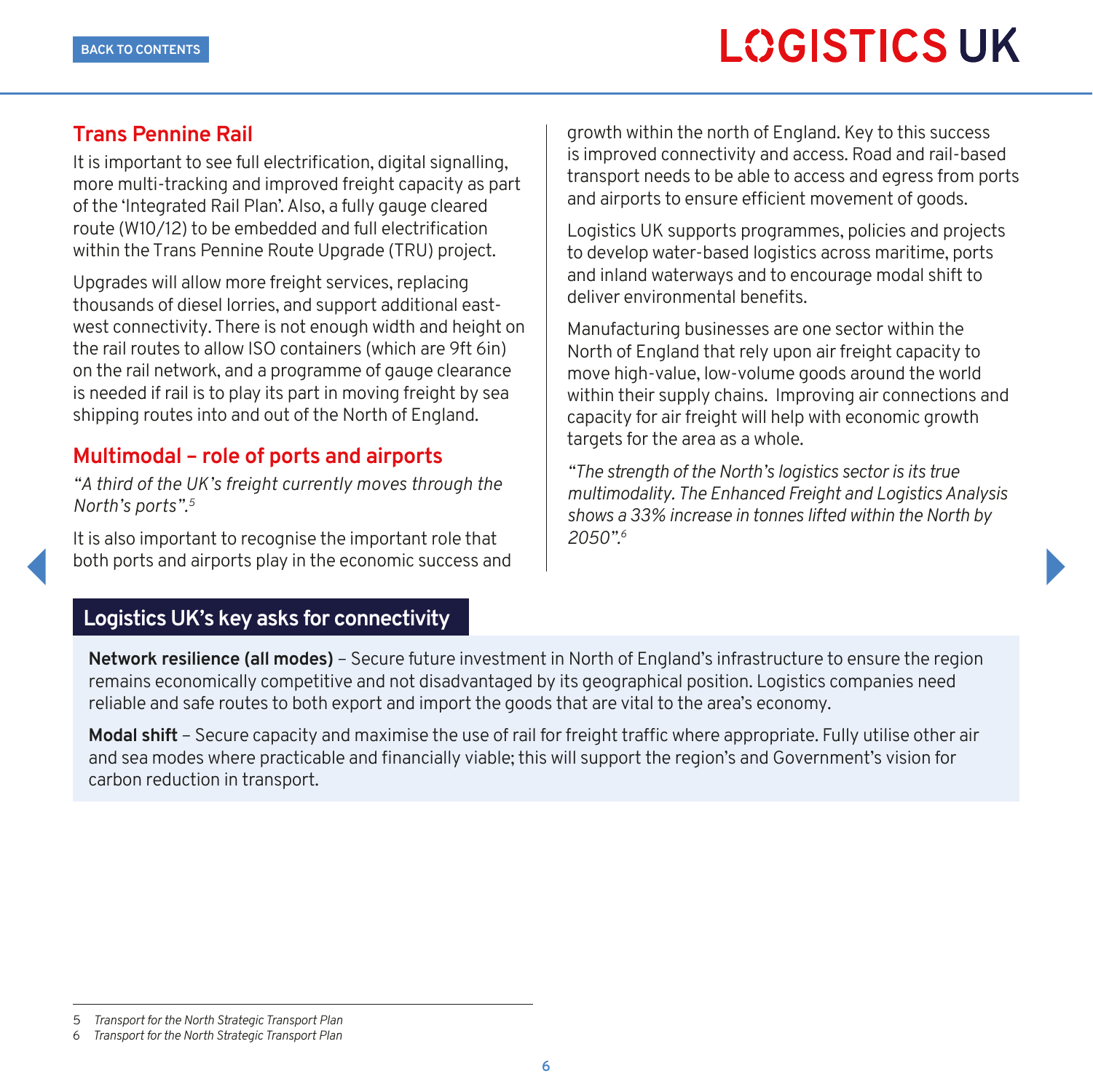### <span id="page-7-0"></span>**Skills and Employment**

- In Q2 2020, the wider logistics industry employed 2.58 million people, of which 10.4% were EU nationals, down from 13.5% in Q2 2019.
- The broad number was unchanged, but there were 79,000 fewer EU workers (fall of 23.6%); offset by an increase of 4% (85,000) UK workers. This is not a like-for-like substitution: the UK worker job increases were in low-skilled roles and higher-skilled roles such as purchasing managers and directors, while the decrease in EU worker job totals was for HGV, van and forklift drivers, as well as importers and exporters.
- In the same quarter, there were 25,000 fewer HGV drivers overall (6.7% reduction year-on-year), with 14.3% fewer EU drivers (a 36.3% drop) and 1.5% (4,000) fewer UK drivers.
- Skill level greatest proportion of jobs are level 2, low-to-middle skilled (41.7%), followed by low skilled (26.6%), compared to 9.2% and 31.4% respectively for all jobs in the economy.
- Salary thresholds 52.2% of logistics occupations pay less than £25,60.7

#### **Logistics workers skills gaps**

- The Employer Skills Survey (ESS)<sup>8</sup> reported that employers are struggling to fill vacancies due to lack of skills, qualifications and experience.
- Office of National Statistics (ONS) data from the fortnightly Business Impact of Coronavirus Survey (BICS)9, indicate that the transport and storage sector has an above average number of vacancies.
- The number of transport/logistics/warehouse vacancies (as measured by online job adverts) were 75% above their average in October.
- According to Logistics UK's Performance Tracker survey<sup>10</sup>, higher skilled roles such as HGV drivers and mechanics are harder to fill than those that do not require specialist qualifications (eg, van drivers).
- Persistent skills gaps may hinder an employer's ability to innovate or function at its full potential in terms of resilience and productivity, as well as profitability.
- In 2019, the Department for Education found that skillshortage vacancies were highest in construction and manufacturing, with transport and storage in fifth place, down from third place in 2017.

<sup>7</sup> *Logistics UK Skills and Employment Report 2020,* https://logistics.org.uk/skills

<sup>8</sup> <https://www.gov.uk/government/collections/employer-skills-survey-2019>

<sup>9</sup> <https://www.ons.gov.uk/economy/economicoutputandproductivity/output/datasets/businessimpactofcovid19surveybicsresults>

<sup>10</sup> <http://logistics.org.uk/lpt>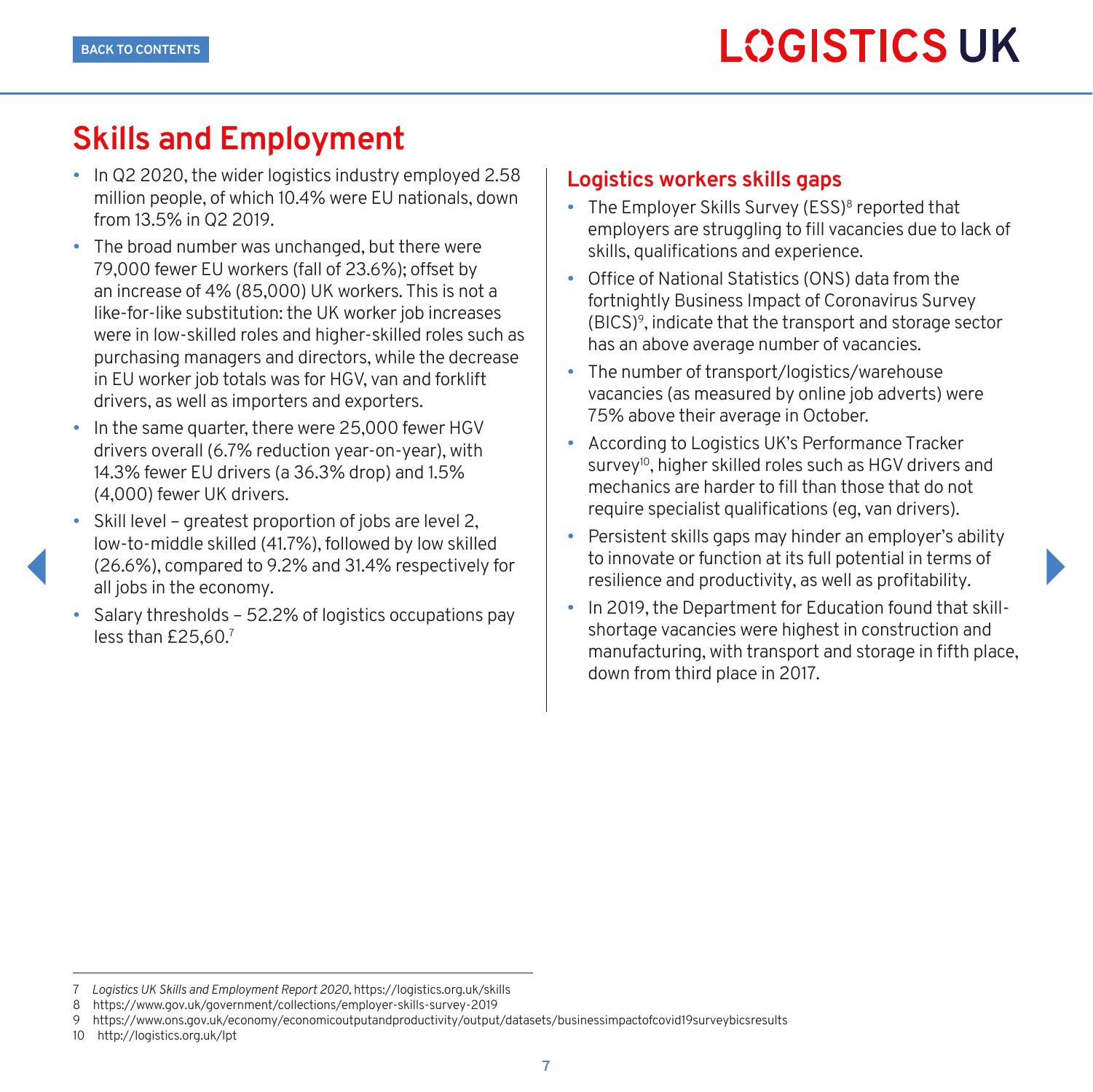To conclude, the skills shortage, particularly for HGV drivers, has reached a crisis point, with a current shortage of 76,000. During this period of mounting unemployment, we are extremely concerned that Government policies are preventing people from joining the sector, through a combination of bureaucratic Apprenticeship Levy rules, withdrawal of COVID-19-secure tests and the effect of immigration restrictions that inhibit qualified foreign drivers from being able to obtain work visas The time for

talk is over: Government must act now in partnership with industry to secure the future of logistics.

The cost of HGV Driver training is £7,000 on average. Hauliers do cover training costs for new recruits but are financially stretched due to the pandemic. Overall, the apprenticeship system is failing logistics - just 11,254 people have begun in road and rail client bodies and the supply chain since 2016.

#### **Logistics UK's key asks for skills and employment**

**Skills** –Our ask of UK Government to secure funding resources and training avenues for Logistics businesses to utilise Apprenticeship/Training Levy commitments. We would ask Government to provide access to funding to help businesses quickly re-train those who have been made redundant during current economic crisis and restart their career in the logistics sector.